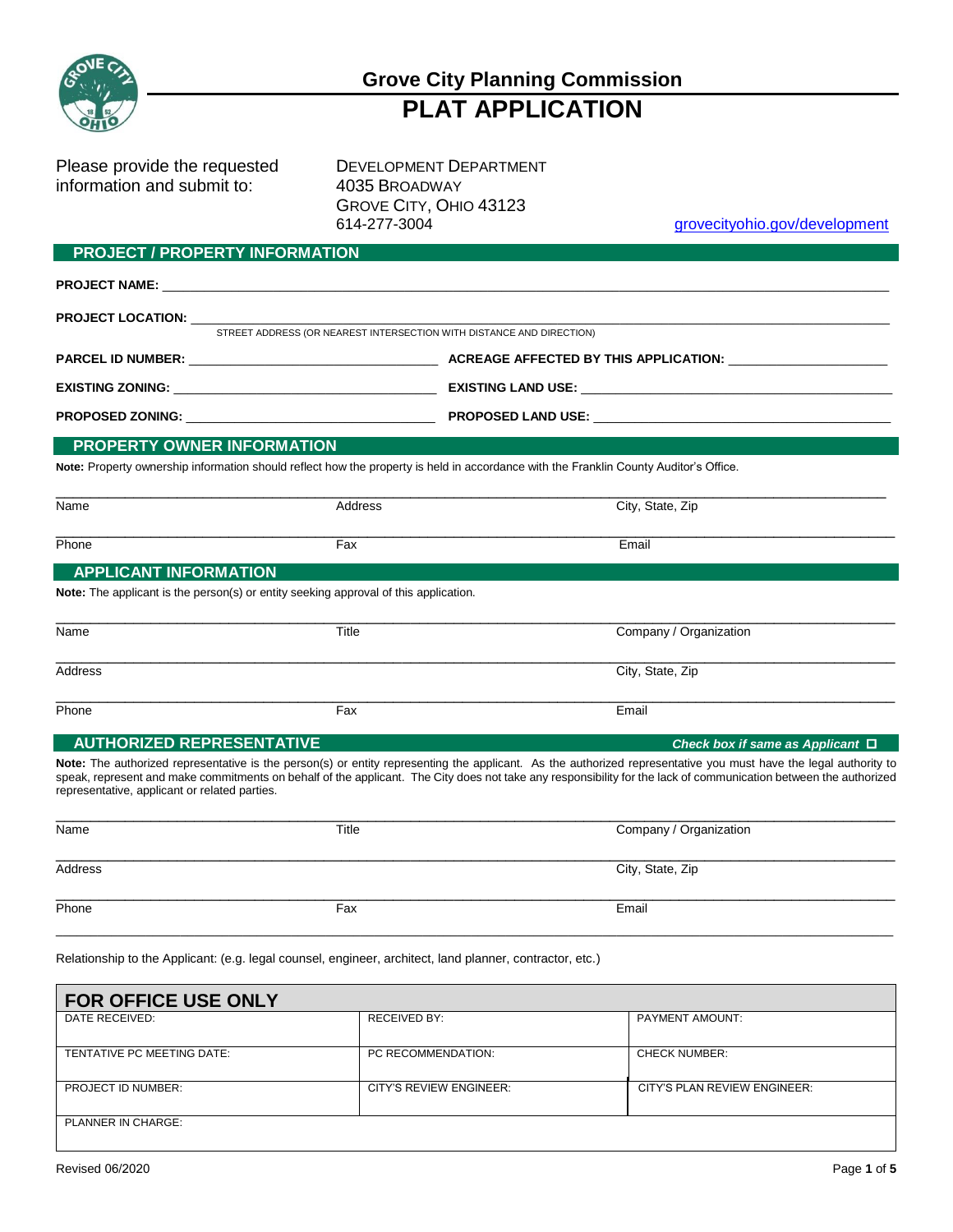| <b>ADDITIONAL PROJECT INFORMATION</b>                                                                                                                                                                                  |                                                                                                                             |
|------------------------------------------------------------------------------------------------------------------------------------------------------------------------------------------------------------------------|-----------------------------------------------------------------------------------------------------------------------------|
|                                                                                                                                                                                                                        |                                                                                                                             |
| DEVELOPMENT TYPE: Commercial Retail □<br>Commercial Office $\Box$                                                                                                                                                      | Residential $\square$<br>Industrial $\square$<br>Mixed $\square$<br>Other $\Box$                                            |
|                                                                                                                                                                                                                        |                                                                                                                             |
|                                                                                                                                                                                                                        |                                                                                                                             |
|                                                                                                                                                                                                                        |                                                                                                                             |
|                                                                                                                                                                                                                        | ESTIMATED VALUATION OF BUILDING IMPROVEMENTS: ______________ ESTIMATED VALUATION OF SITE IMPROVEMENTS: ___________          |
| PROPERTY OWNER AUTHORIZATION OF APPLICANT SUBMITTAL AND SITE VISIT(S)                                                                                                                                                  |                                                                                                                             |
| bound by all representations and agreements made by the applicant and/or their authorized representative.                                                                                                              |                                                                                                                             |
| City representatives to enter, photograph and post notices on the property described in this application.                                                                                                              | Additionally, as the current property owner, knowing that site visits to the property may be necessary, I hereby authorize  |
|                                                                                                                                                                                                                        |                                                                                                                             |
| STATE OF OHIO, COUNTY OF FRANKLIN                                                                                                                                                                                      |                                                                                                                             |
| The above individual(s), being first duly sworn, deposes on oath and says that he/she has read the foregoing<br>affidavit subscribed by him/her, knows the contents thereof, and that the statements therein are true. |                                                                                                                             |
| SUBSCRIBED AND SWORN TO before me this _______ day of ___________________________, 20_____.                                                                                                                            |                                                                                                                             |
| Official Seal and Signature of Notary Public                                                                                                                                                                           |                                                                                                                             |
| APPLICANT'S / AUTHORIZED REPRESENTATIVE'S AFFIDAVIT                                                                                                                                                                    |                                                                                                                             |
|                                                                                                                                                                                                                        |                                                                                                                             |
|                                                                                                                                                                                                                        | have read and understand the contents of this application. The information contained in this application, attached exhibits |
| and other information submitted is complete and in all respects true and correct, to the best of my knowledge and belief.                                                                                              |                                                                                                                             |
|                                                                                                                                                                                                                        |                                                                                                                             |
| STATE OF OHIO, COUNTY OF FRANKLIN                                                                                                                                                                                      |                                                                                                                             |
| The above individual(s), being first duly sworn, deposes on oath and says that he/she has read the foregoing<br>affidavit subscribed by him/her, knows the contents thereof, and that the statements therein are true. |                                                                                                                             |
| SUBSCRIBED AND SWORN TO before me this _______ day of __________________________, 20____.                                                                                                                              |                                                                                                                             |

| Official Seal and Signature of Notary Public |  |  |  |
|----------------------------------------------|--|--|--|
|----------------------------------------------|--|--|--|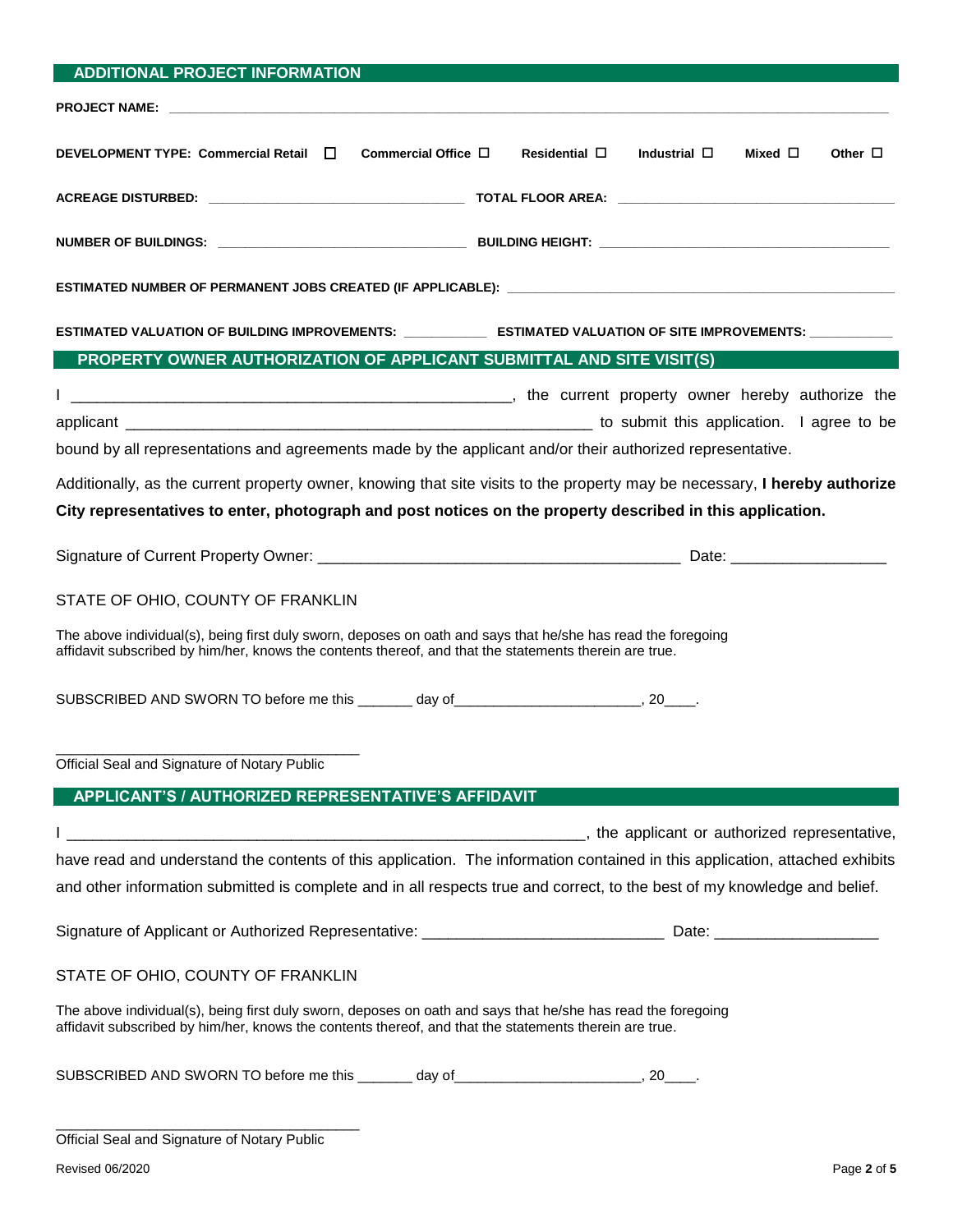## **SUBMITTAL REQUIREMENTS**

**Instructions:** All blanks/boxes must be completed or checked in order for the application submittal to be considered complete. The engineering review fee is calculated in accordance with the City's Fee Recovery Policy. The submittal shall include the required number of copies (properly folded and collated) and contain all required supplementary documentation. Submitted materials shall be accurate, measurable and shall address all required checklist items contained within the attached supplemental requirements.

| <b>Application Processing Fee:</b> | 50.00 |
|------------------------------------|-------|
| <b>Engineering Review Fee:</b>     |       |
| <b>Planning Review Fee:</b>        |       |
| <b>Total Submittal Fee:</b>        |       |

# **GROVECITY2050 GUIDING PRINCIPLES**

In January 2018, the City of Grove City adopted the GroveCity2050 Community Plan to update the City's plans and policies to proactively shape where and how the community will grow. The Plan contains specific goals, objectives and actions to guide development in Grove City as well as five (5) guiding principles. All applications submitted for Planning Commission will be reviewed based on the following principles:

- 1. The City's small-town character shall be preserved while continuing to bring additional employment opportunities, residents and amenities to the community.
- 2. Quality design shall be emphasized for all uses to create an attractive and distinctive public and private realm.
- 3. Places shall be connected to improve the function of the street network and create safe opportunities to walk, bike and access public transportation throughout the community.
- 4. Future development shall preserve, protect and enhance the City's natural and built character through sustainable practices, prioritizing parks and open space and emphasizing historic preservation.
- 5. Development shall provide the City with a net fiscal benefit.

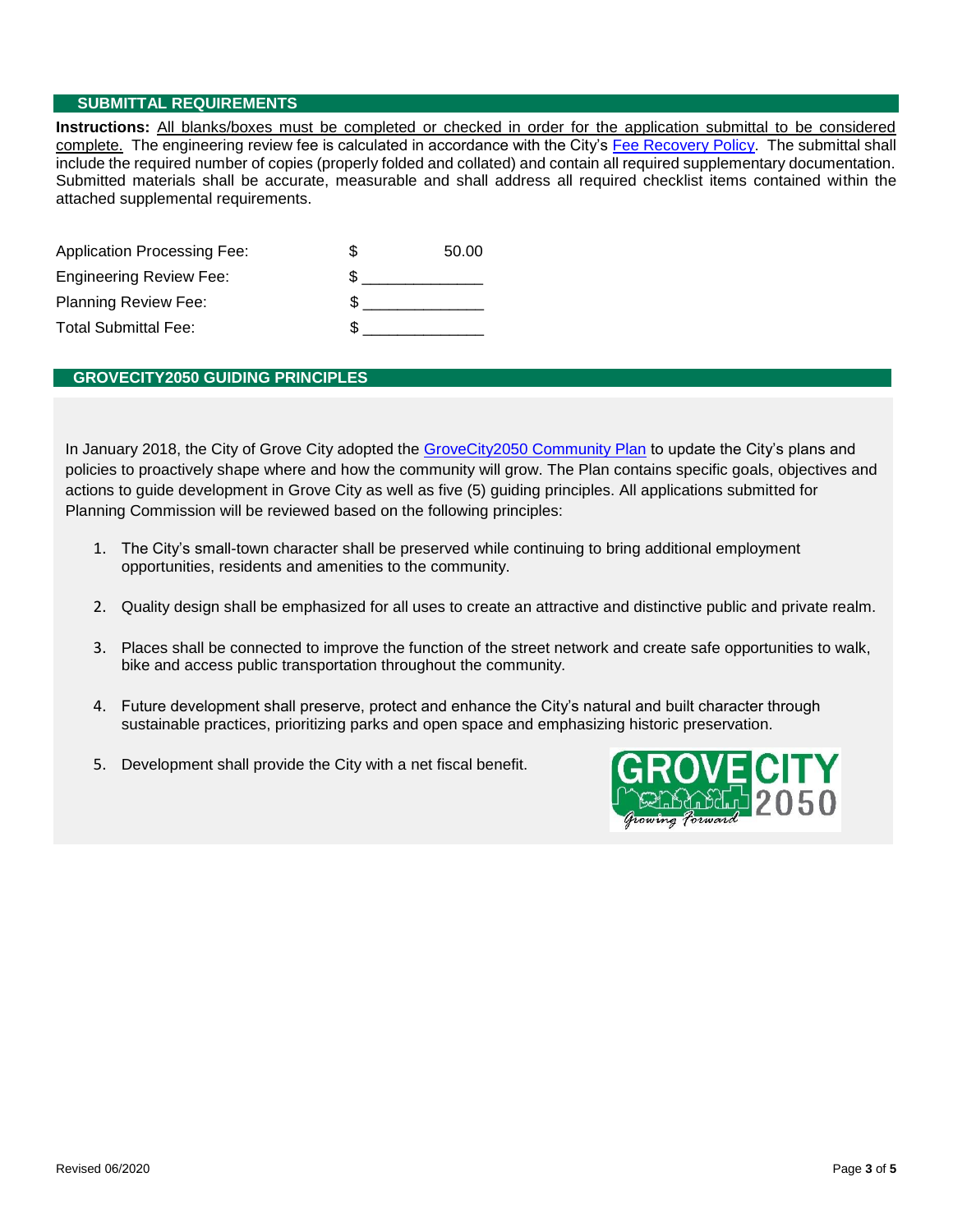

## **PLEASE CONTACT STAFF FOR A LINK TO SUBMIT THE FOLLOWING ELECTRONIC FILES FOR INITIAL STAFF REVIEW:**

One signed and notarized application

Appropriate fee (\$50 plus applicable engineering fees – see [Fee Recovery Policy\)](file://///WFS01/Development/Fee%20Recovery%20Policy/GC_FeeRecoveryPolicy.pdf) – **Please note that either cash, checks or credit card payments will be accepted. For credit card payments call 614-277-3004.**



A project narrative describing the nature of the project

A plat of the property

Signature Block as follows:

Mayor \_\_\_\_\_\_\_\_\_\_\_\_\_\_\_\_\_\_\_\_\_\_\_ Planning Commission Chair City Engineer Director of Public Service

Signature Block, with space for ordinance number, signature and certification of the Clerk of Council as to the approval and acceptance by City Council:

| Approved and accepted by Ordinance Number |  |  |
|-------------------------------------------|--|--|
|-------------------------------------------|--|--|

 $\mathcal{L}_\text{max}$  and  $\mathcal{L}_\text{max}$  and  $\mathcal{L}_\text{max}$  and  $\mathcal{L}_\text{max}$ 

passed this day of \_\_\_\_\_\_\_\_\_\_\_\_\_\_\_\_\_\_\_\_\_\_\_, \_\_\_\_\_\_\_\_\_\_,

wherein all areas shown dedicated hereon are accepted by the

Council of the City of Grove City.

Clerk of Council

The purpose of all easements (drainage, utility, cross-access, etc.) and parties being granted rights to said easements (City of Grove City, AEP, etc.) shall be noted

**NOTE**: One (1) paper copy (8 1/2 x 11) of all final materials being presented to Planning Commission will be required, as well as one 24 x 36 copy of all plan sheets, if applicable.

For additional information, contact the Grove City Development Department at 614-277-3004 or visit our website at [www.grovecityohio.gov/development.](http://www.grovecityohio.gov/development)